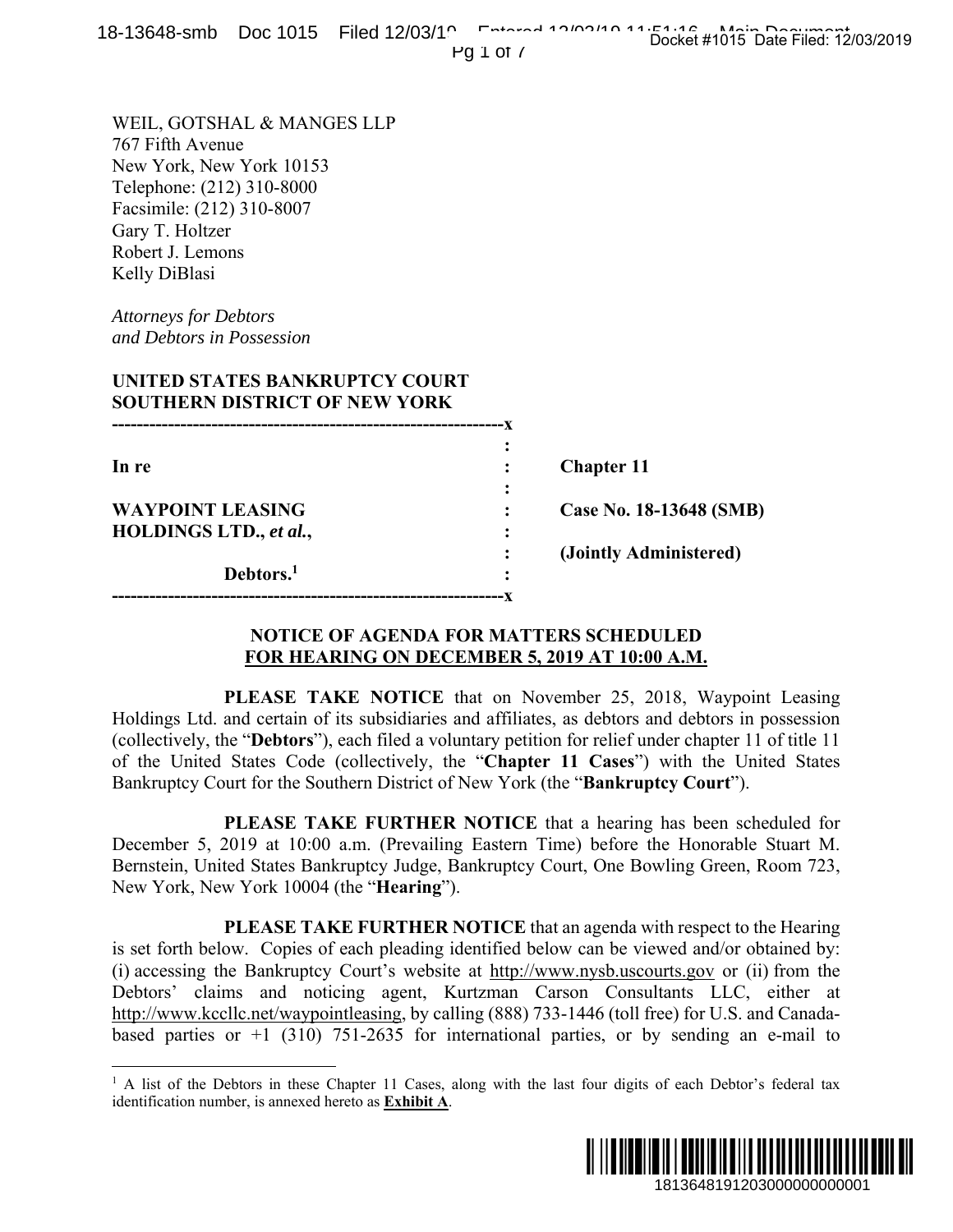WaypointInfo@kccllc.com. Note that a PACER password is needed to access documents on the Bankruptcy Court's website.

## **I. UNCONTESTED MATTERS:**

- 1. First and Final Fee Application of KPMG for Compensation for Services Rendered and Reimbursement of Expenses Incurred as Auditors, Financial Reporting Advisors and Tax Advisors for Debtors *Nunc Pro Tunc* from the Petition Date to January 29, 2019 **[ECF No. 956]** 
	- Response Deadline: November 14, 2019 at 4:00 p.m. (Eastern Time); extended solely for the United States Trustee to November 29, 2019 at 4:00 p.m. (Eastern Time); further extended solely for the United States Trustee to December 2, 2019 at 4:00 p.m. (Eastern Time) as informally agreed to by the parties.

## Responses Filed: None.

## Related Documents:

- A. Notice of Hearing **[ECF No. 978]**
- B. Order Granting Consensual Adjournment Request **[ECF No. 1001]**
- C. Amended Order Granting Consensual Adjournment Request **[ECF No. 1002]**
- D. Notice of Adjournment and Cancellation of Hearing **[ECF No. 1005]**

Status: This matter is going forward on an uncontested basis.

- 2. Amended First and Final Consolidated Application of Watson Farley & Williams LLP for Allowance of Compensation and Reimbursement for Services Rendered and Reimbursement of Expenses Incurred from February 28, 2019 through August 9, 2019 **[ECF No. 996]**
	- Response Deadline: November 14, 2019 at 4:00 p.m. (Eastern Time); extended solely for the United States Trustee to November 29, 2019 at 4:00 p.m. (Eastern Time).

# Responses Filed: None.

# Related Documents:

- A. First and Final Consolidated Application of Watson Farley & Williams LLP **[ECF No. 965]**
- B. Notice of Hearing **[ECF No. 978]**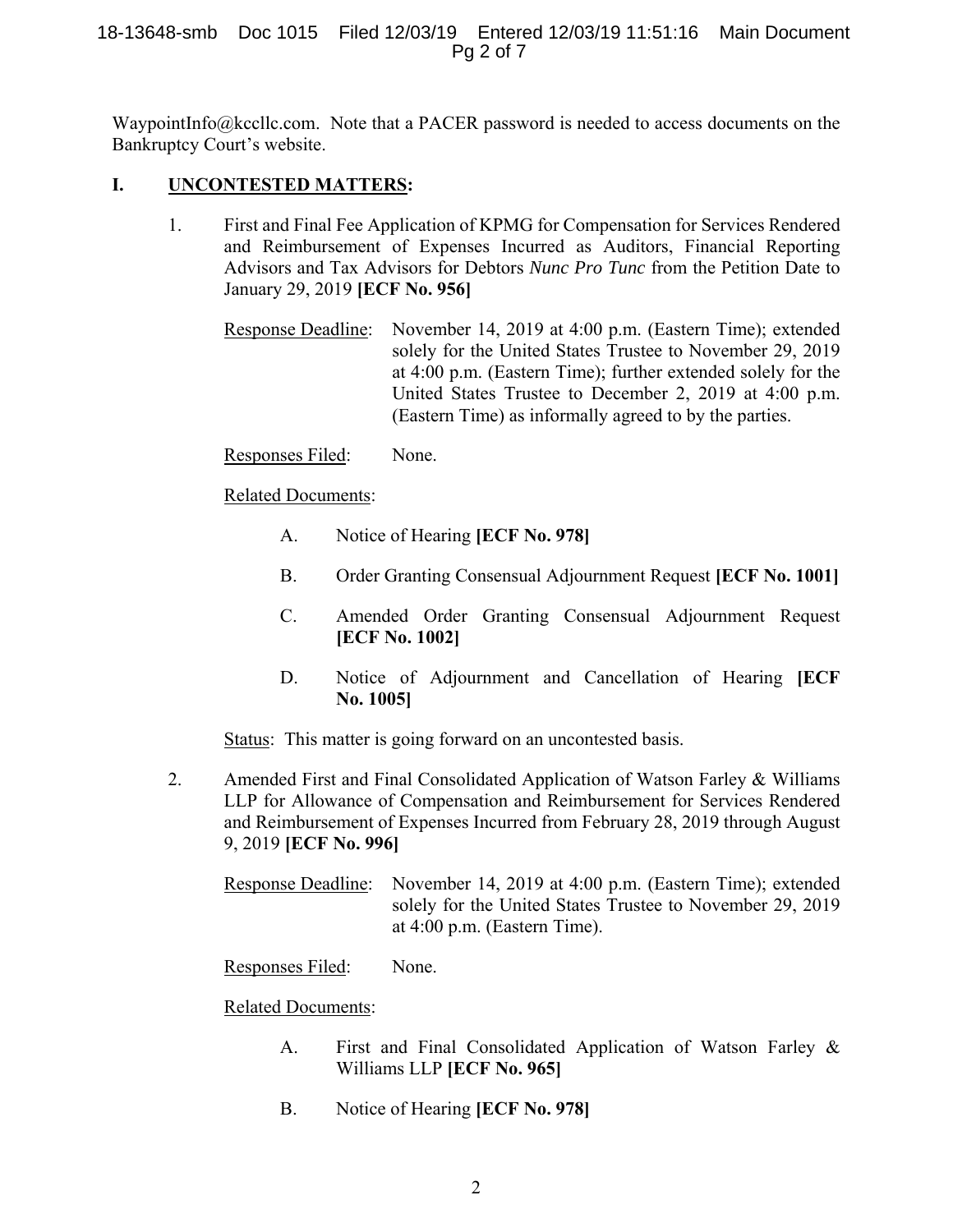- C. Order Granting Consensual Adjournment Request **[ECF No. 1001]**
- D. Amended Order Granting Consensual Adjournment Request **[ECF No. 1002]**
- E. Notice of Adjournment and Cancellation of Hearing **[ECF No. 1005]**
- F. Certificate of No Objection **[ECF No. 1014]**

Status: This matter is going forward on an uncontested basis.

Dated: December 3, 2019 New York, New York

> /s/ *Robert J. Lemons* WEIL, GOTSHAL & MANGES LLP 767 Fifth Avenue New York, New York 10153 Telephone: (212) 310-8000 Facsimile: (212) 310-8007 Gary T. Holtzer Robert J. Lemons Kelly DiBlasi

*Attorneys for Debtors and Debtors in Possession*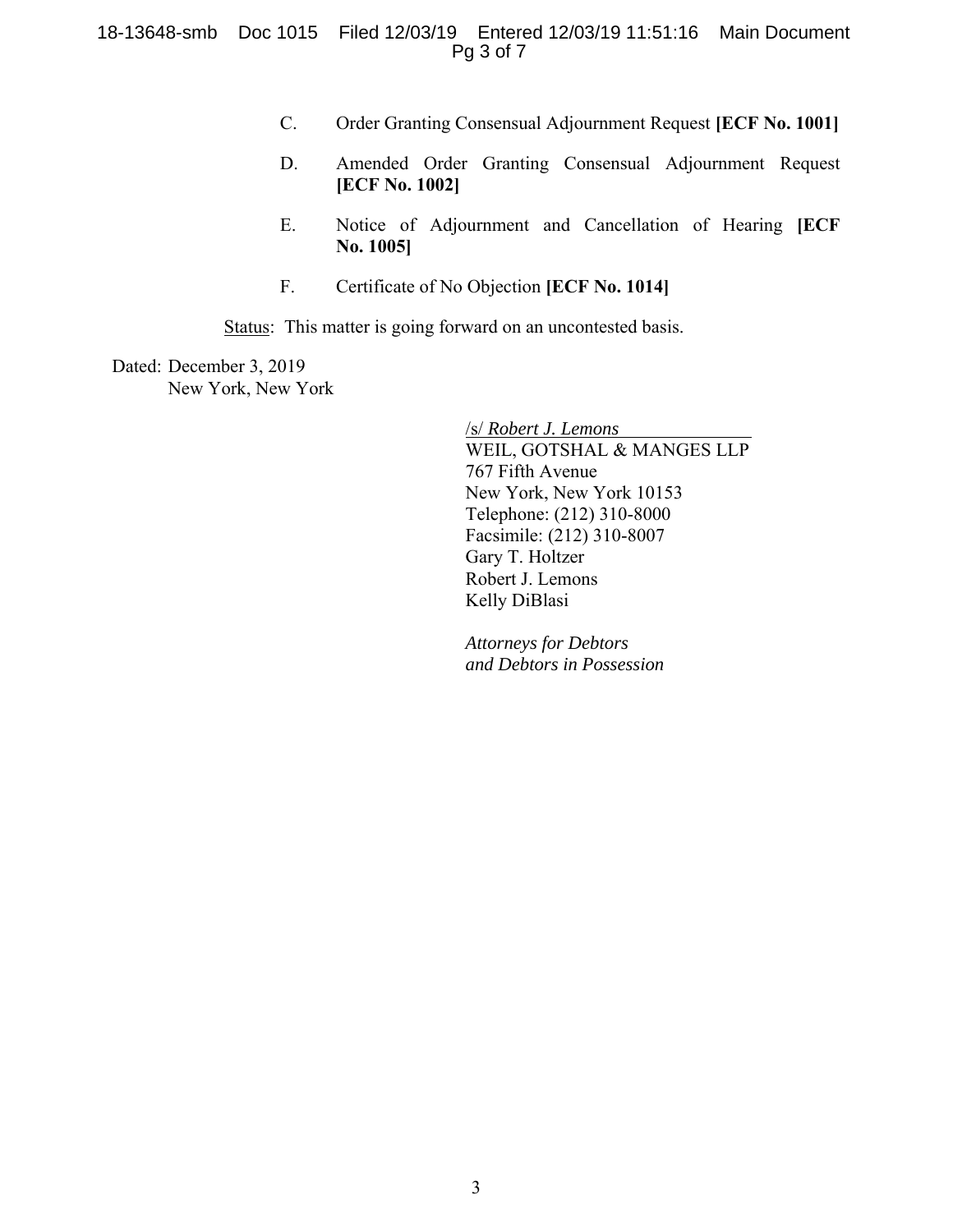18-13648-smb Doc 1015 Filed 12/03/19 Entered 12/03/19 11:51:16 Main Document Pg 4 of 7

# **Exhibit A**

**Debtors**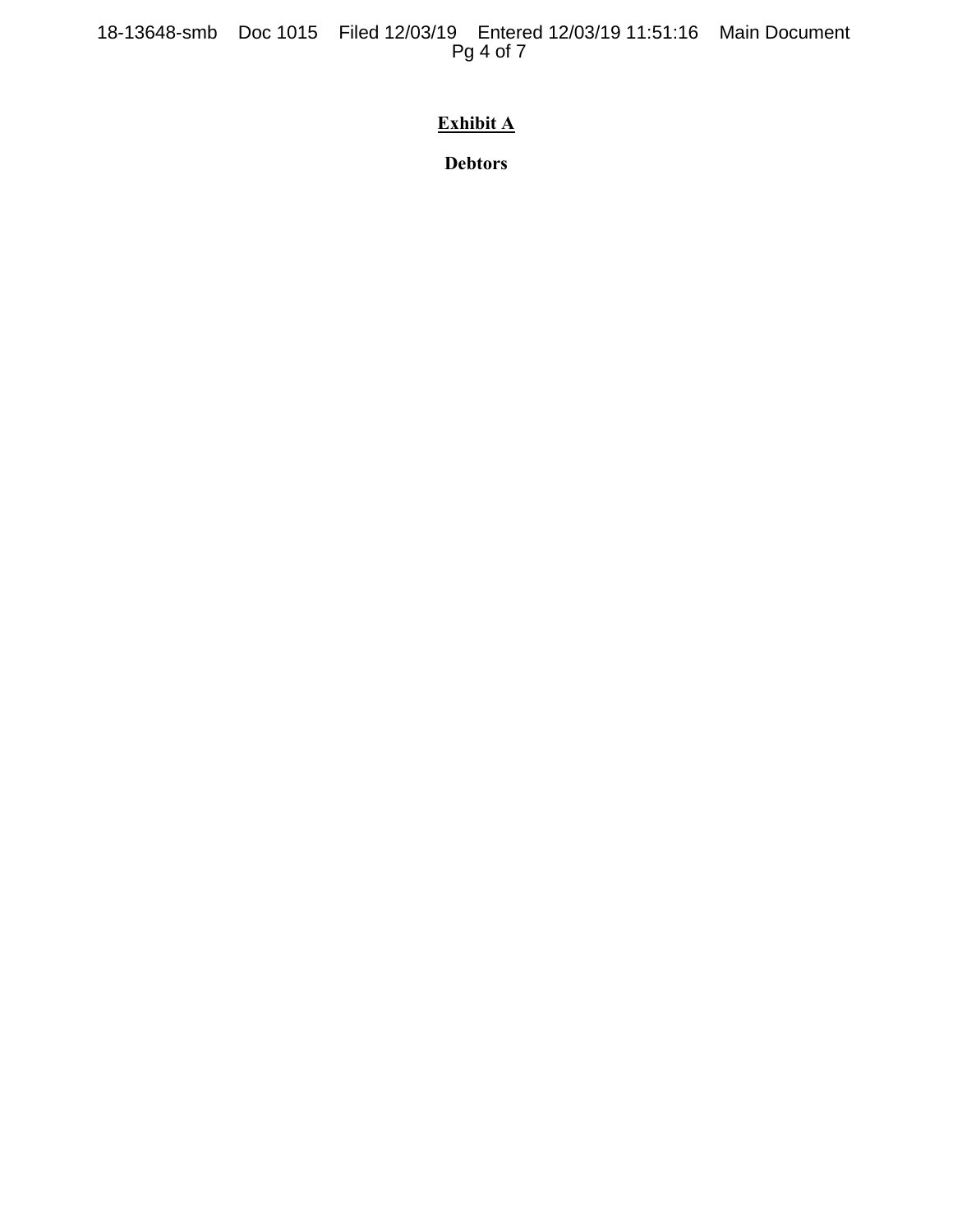### 18-13648-smb Doc 1015 Filed 12/03/19 Entered 12/03/19 11:51:16 Main Document Pg 5 of 7

| <b>Debtor</b>                             | Last 4<br>Digits of<br><b>Tax ID</b><br><b>Number</b> | <b>Debtor</b>                                  | Last 4<br>Digits of<br><b>Tax ID</b><br><b>Number</b> |
|-------------------------------------------|-------------------------------------------------------|------------------------------------------------|-------------------------------------------------------|
| Waypoint Leasing Holdings Ltd.            | 2899                                                  | <b>MSN 760682 Trust</b>                        | N/A                                                   |
| Waypoint Leasing (Luxembourg)<br>S.à r.l. | 7041                                                  | Waypoint 2916 Business Trust                   | N/A                                                   |
| Waypoint Leasing (Ireland)<br>Limited     | 6600                                                  | <b>MSN 920062 Trust</b>                        | N/A                                                   |
| Waypoint Asset Co 10 Limited              | 2503                                                  | <b>MSN 920125 Trust</b>                        | N/A                                                   |
| MSN 2826 Trust                            | N/A                                                   | <b>MSN 9229 AS</b>                             | 7652                                                  |
| MSN 2879 Trust                            | N/A                                                   | Waypoint Asset Co 3A Limited                   | 6687                                                  |
| Waypoint Asset Co 11 Limited              | 3073                                                  | <b>MSN 41371 Trust</b>                         | N/A                                                   |
| MSN 2905 Trust                            | N/A                                                   | Waypoint Asset Euro 1A Limited                 | 9804                                                  |
| Waypoint Asset Co 14 Limited              | 1585                                                  | Waypoint Asset Co 1K Limited                   | 2087                                                  |
| Waypoint Asset Co 15 Limited              | 1776                                                  | MSN 4469 Trust                                 | N/A                                                   |
| Waypoint Asset Co 3 Limited               | 3471                                                  | MSN 6655 Trust                                 | N/A                                                   |
| AE Helicopter (5) Limited                 | N/A                                                   | Waypoint Leasing (Luxembourg)<br>Euro S.à r.l. | 8928                                                  |
| AE Helicopter (6) Limited                 | N/A                                                   | Waypoint Asset Co 1A Limited                   | 1208                                                  |
| <b>MSN 31141 Trust</b>                    | N/A                                                   | Waypoint Leasing Labuan 1A<br>Limited          | 2299                                                  |
| <b>MSN 31492 Trust</b>                    | N/A                                                   | Waypoint Asset Co 1C Limited                   | 0827                                                  |
| MSN 36458 Trust                           | N/A                                                   | Waypoint Asset Co 1D Limited                   | 7018                                                  |
| <b>MSN 760543 Trust</b>                   | N/A                                                   | Waypoint Asset Co 1F Limited                   | 6345                                                  |
| <b>MSN 760551 Trust</b>                   | N/A                                                   | Waypoint Asset Co 1G Limited                   | 6494                                                  |
| <b>MSN 760581 Trust</b>                   | N/A                                                   | Waypoint Asset Co 1H Limited                   | 7349                                                  |
| <b>MSN 760628 Trust</b>                   | N/A                                                   | Waypoint Asset Co 1J Limited                   | 7729                                                  |
| <b>MSN 760631 Trust</b>                   | N/A                                                   | <b>MSN 20159 Trust</b>                         | N/A                                                   |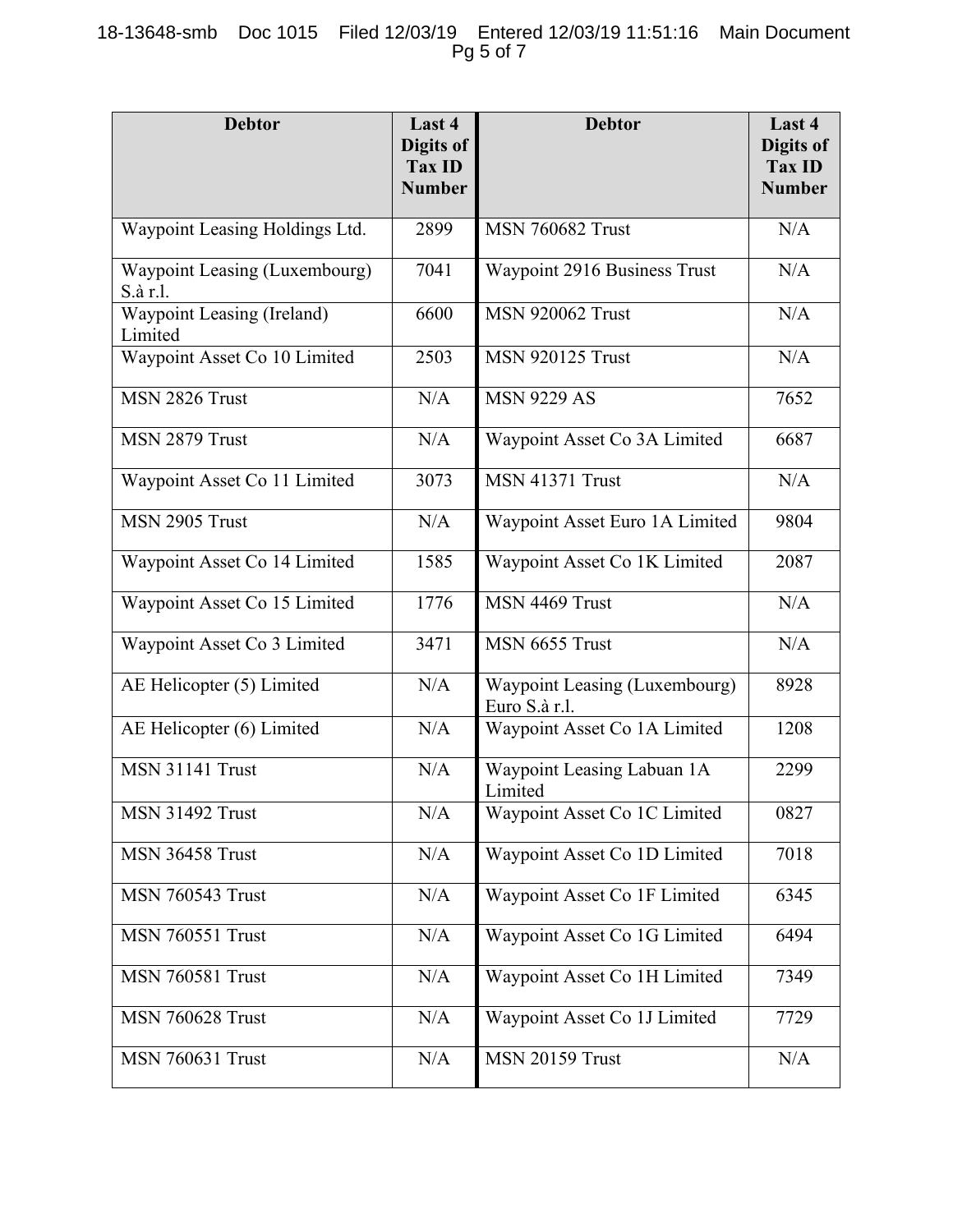## 18-13648-smb Doc 1015 Filed 12/03/19 Entered 12/03/19 11:51:16 Main Document Pg 6 of 7

| <b>Debtor</b>                         | Last 4<br>Digits of<br>Tax ID<br><b>Number</b> | <b>Debtor</b>                        | Last 4<br>Digits of<br><b>Tax ID</b><br><b>Number</b> |
|---------------------------------------|------------------------------------------------|--------------------------------------|-------------------------------------------------------|
| MSN 6658 Trust                        | N/A                                            | Waypoint Asset Funding 6 LLC         | 4964                                                  |
| Waypoint 760626 Business Trust        | N/A                                            | Waypoint Asset Co 7 Limited          | 9689                                                  |
| MSN 7152 Trust                        | N/A                                            | Waypoint Asset Euro 7A Limited       | 2406                                                  |
| MSN 7172 Trust                        | N/A                                            | Waypoint Asset Co 8 Limited          | 2532                                                  |
| Waypoint Asset Funding 3 LLC          | 4960                                           | <b>MSN 31041 Trust</b>               | N/A                                                   |
| Waypoint Asset Malta Ltd              | 5348                                           | <b>MSN 31203 Trust</b>               | N/A                                                   |
| Waypoint Leasing Labuan 3A<br>Limited | 8120                                           | <b>MSN 31578 Trust</b>               | N/A                                                   |
| Waypoint Leasing UK 3A Limited        | 0702                                           | <b>MSN 760617 Trust</b>              | N/A                                                   |
| Waypoint Asset Co 4 Limited           | 0301                                           | <b>MSN 760624 Trust</b>              | N/A                                                   |
| Waypoint Asset Co 5 Limited           | 7128                                           | <b>MSN 760626 Trust</b>              | N/A                                                   |
| Waypoint Leasing Services LLC         | 8965                                           | <b>MSN 760765 Trust</b>              | N/A                                                   |
| <b>MSN 14786 Trust</b>                | N/A                                            | <b>MSN 920063 Trust</b>              | N/A                                                   |
| MSN 2047 Trust                        | N/A                                            | <b>MSN 920112 Trust</b>              | N/A                                                   |
| MSN 2057 Trust                        | N/A                                            | Waypoint 206 Trust                   | N/A                                                   |
| Waypoint Asset Co 5B Limited          | 2242                                           | Waypoint 407 Trust                   | N/A                                                   |
| Waypoint Leasing UK 5A Limited        | 1970                                           | Waypoint Asset Euro 1B Limited       | 3512                                                  |
| Waypoint Asset Co 6 Limited           | 8790                                           | Waypoint Asset Euro 1C Limited       | 1060                                                  |
| <b>MSN 31042 Trust</b>                | N/A                                            | <b>MSN 20012 Trust</b>               | N/A                                                   |
| <b>MSN 31295 Trust</b>                | N/A                                            | <b>MSN 20022 Trust</b>               | N/A                                                   |
| <b>MSN 31308 Trust</b>                | N/A                                            | <b>MSN 20025 Trust</b>               | N/A                                                   |
| <b>MSN 920119 Trust</b>               | N/A                                            | <b>MSN 920113 Trust</b>              | N/A                                                   |
| Waypoint Asset Funding 8 LLC          | 4776                                           | Waypoint Asset Co Germany<br>Limited | 5557                                                  |